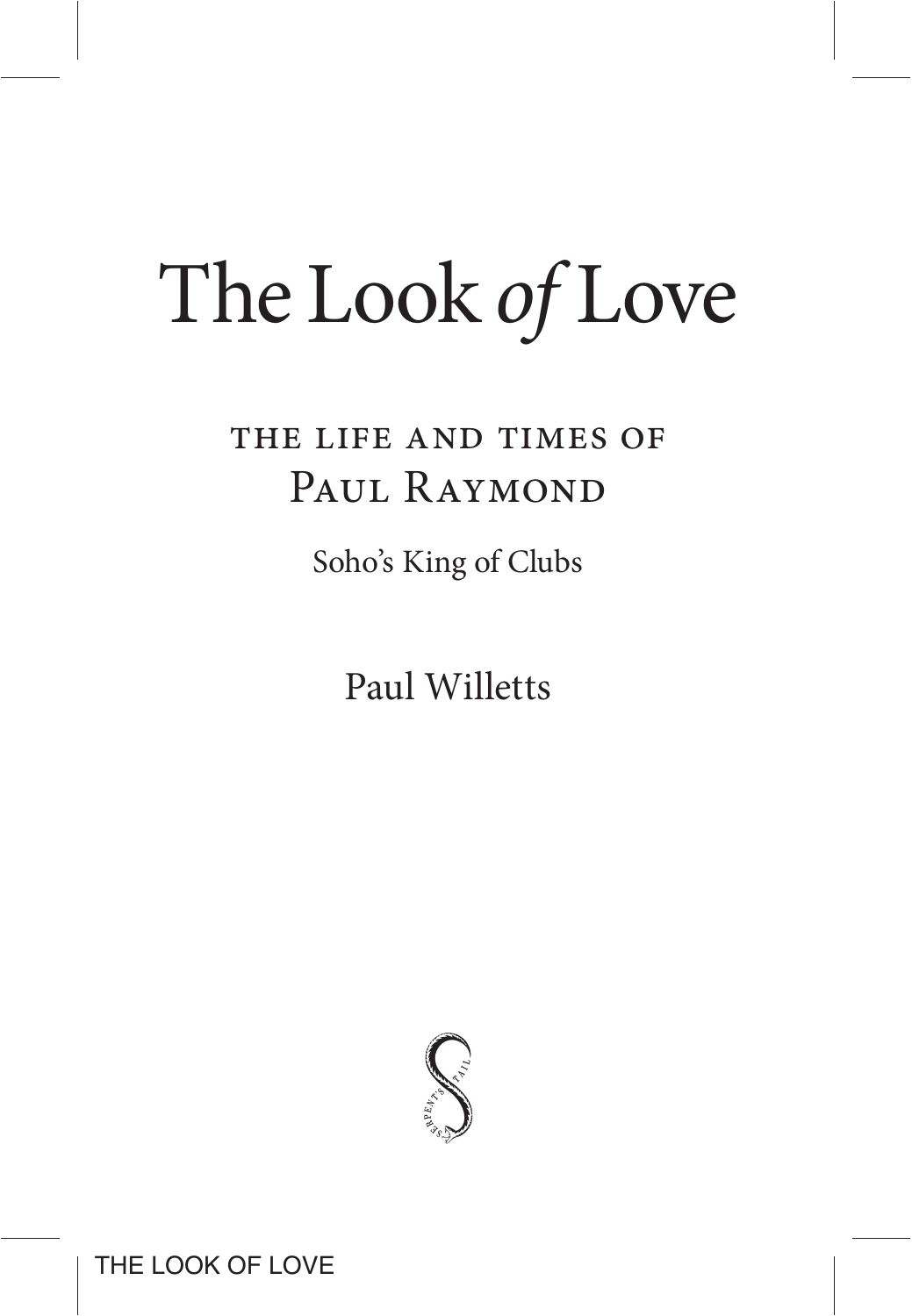A complete catalogue record for this book can be obtained from the British Library on request

The right of Paul Willetts to be identified as the author of this work has been asserted by him in accordance with the Copyright, Designs and Patents Act 1988

Copyright © 2010 Paul Willetts

All rights reserved. No part of this book may be reproduced, stored in a retrieval system or transmitted in any form or by any means, electronic, mechanical, photocopying, recording or otherwise, without the prior permission of the publisher.

First published in this edition as The Look of Love in 2013 by Serpent's Tail First published under the title Members Only in 2010 by Serpent's Tail, an imprint of Profile Books Ltd 3A Exmouth House Pine Street London EC1R OIH website: www.serpentstail.com

> ISBN 978 1846687167 eISBN 978 184765 3024

Designed and typeset by *folio* at Neuadd Bwll, Llanwrtyd Wells

Printed and bound in Great Britain by CPI Group (UK) Ltd, Croydon, CR0 4YY

10 9 8 7 6 5 4 3 2 1

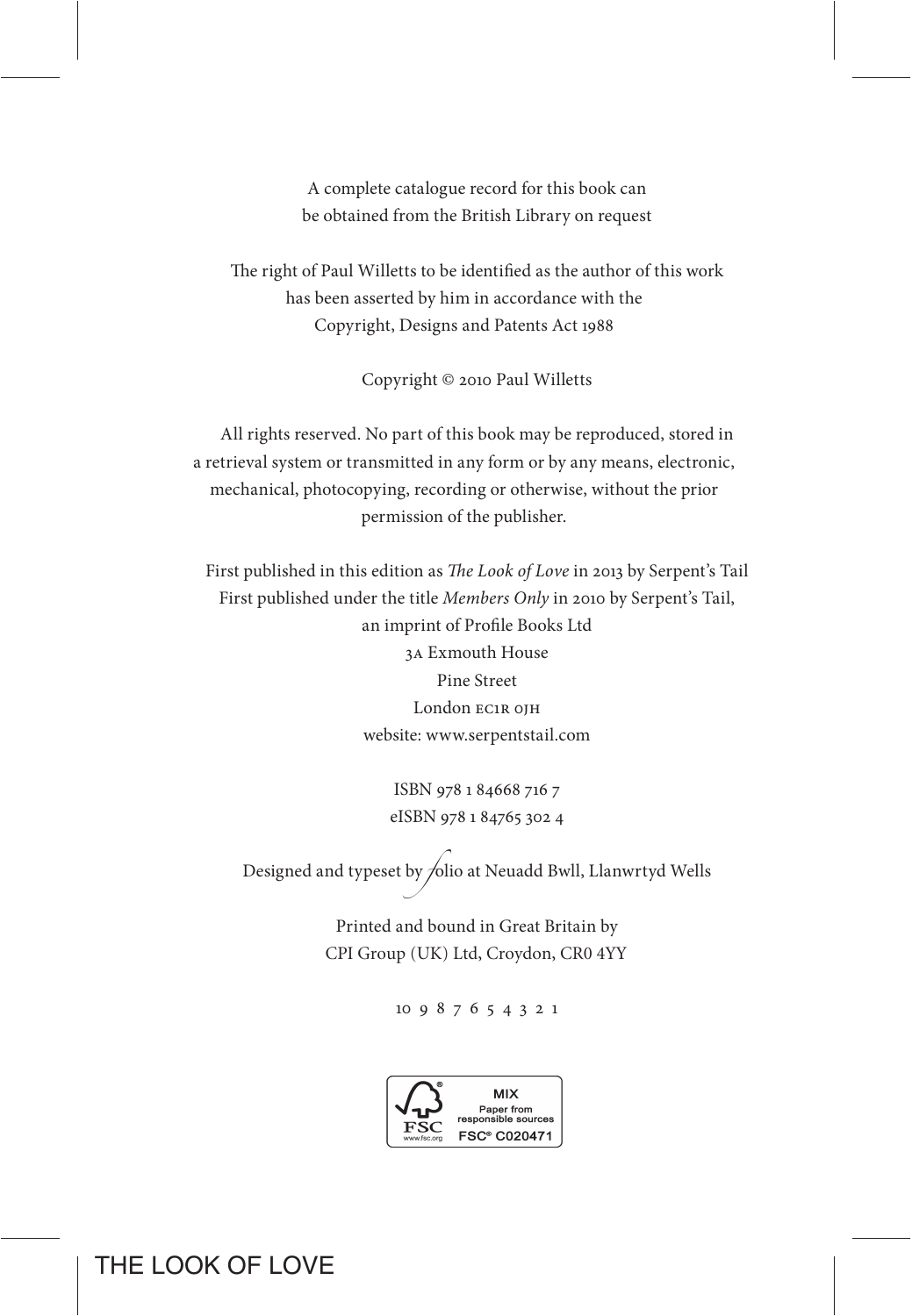#### **CONTENTS**

List of Illustrations / ix

An Audience with the King  $/1$  $\mathbf{1}$ Educating Geoffrey / 7  $\overline{2}$ Phwoar and Peace / 16  $\mathbf{3}$ Fiddler on the Hoof / 23  $\overline{4}$ Privates on Parade / 31  $5^{\circ}$ Nude Awakening / 40 6 Mammary Man / 45  $\overline{7}$ Strip! Strip! Hooray! / 51 8 Stripteasey-weasy Raymond / 58  $\overline{Q}$ Breast of British / 66  $10<sup>1</sup>$ Crumpet Voluntary / 77  $11$ Gentlemen Prefer Nudes / 83  $12<sub>2</sub>$ A Room with a Revue / 90  $13$  $G-String$  / 101  $14$ Treasure Chests / 110  $15<sup>15</sup>$ The Wages of Skin / 121  $16<sup>1</sup>$  $17<sup>7</sup>$ The Men Who Would Be King of Clubland / 130 Storm in a D Cup  $/134$ 18 Ding-Dong  $/143$ 19 Impresario Lothario / 151 20 The Bottom Line  $/160$  $21$ Misleading Ladies / 169  $2.2.$ Tanky Panky / 177  $23$  $24$ Undressed to Thrill / 186 The Sin Crowd / 191  $25$ 26 Strip Special / 206 Yes, We Have No Pyjamas / 216  $27$ The Naked and the Bed / 227 28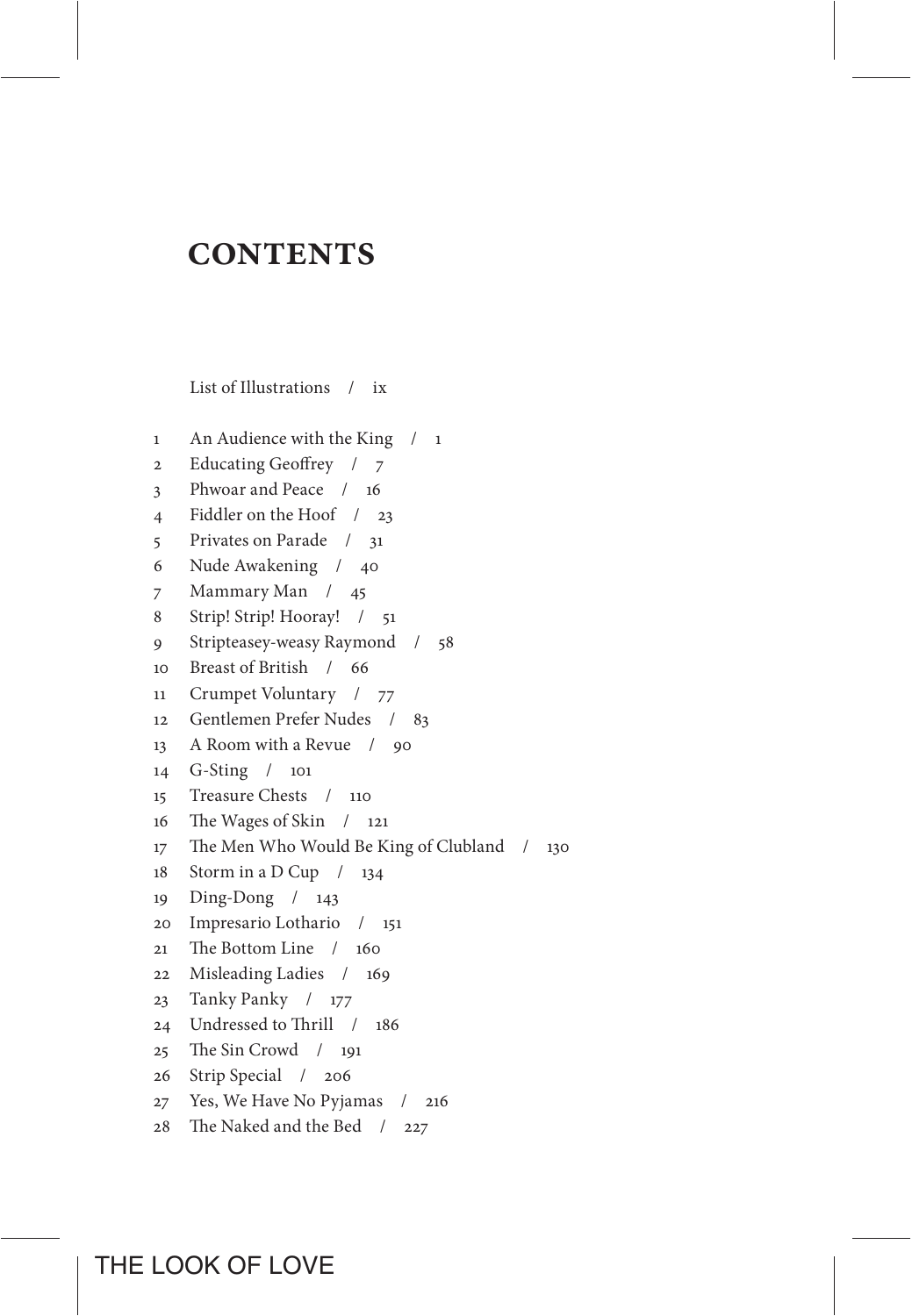Porn Again / 29 231  $30<sup>°</sup>$ Mr Striptease v. Lord Porn / 242 Filthy Lucre / 250  $31$ Tonight's the Night / 259  $32$ This Is Your Executioner Speaking /  $33$ 264 Greetings From Pornland / 268 34 Money with Menaces / 273  $35$ Room at the Top Shelf / 278 36 Something Blue / 287 37 The Raymond Follies / 293 38 Let's Get Laid / 305 39 A Captain of Skindustry / 320 40 Playboy of the West End World / 328 41 When the King of Porn Met the Queen of Clean / 341  $\Delta$ <sub>2</sub> Paul Raymond Killed My Mother / 348 43 Non-stop Erotic Cabaret / 360  $44$ Sugar and Spice and All Things Vice / 367 45 Monte Carlo and Bust / 376  $46$ Find the Lady / 382 47 Hard Cash / 393  $\Delta$ <sup>8</sup> Material Girl / 401 49 Death Duties / 409  $50<sub>o</sub>$ Vital Statistics / 415  $51$ The Way of All Flesh / 422  $52$ Acknowledgements / 433 Selected Bibliography / 437 Filmography / 441 Source Notes / 443

Picture credits / 467

Index / 469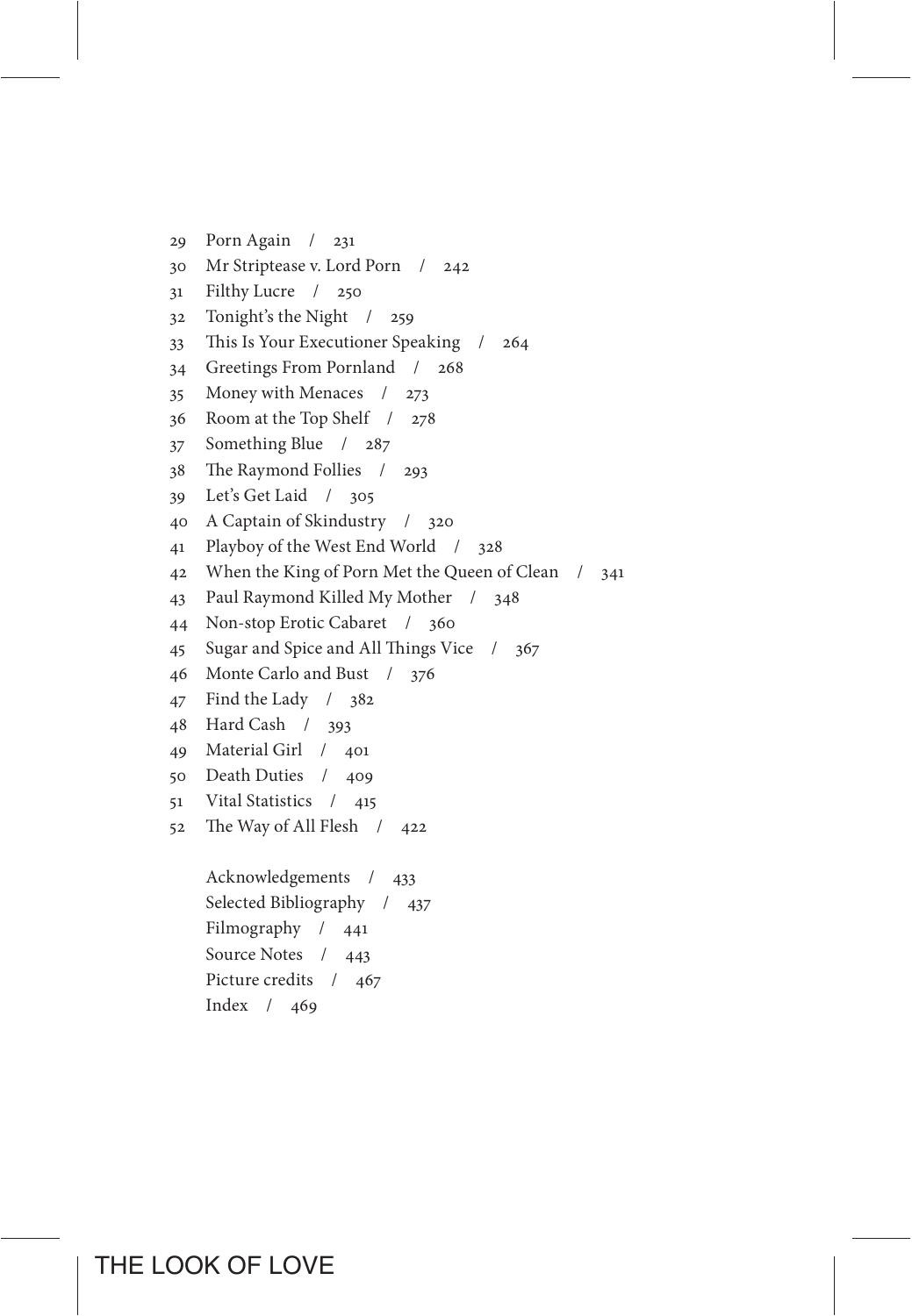#### 1 **AN AUDIENCE WITH THE KING**

OR MOST MEN it was the raw material of pulse-quickening fantasy. But these auditions had, by the closing months of 1960, become little more than a tiresome ritual for the man sitting near the stage that morning at the Raymond Revuebar, the upmarket strip-club he'd opened just over two years earlier. Destined to establish himself as one of the world's wealthiest people, his face familiar to British newspaper readers, the man in question was a thirty-five-year-old Northerner who had changed his name to Paul Raymond, a durable memento of his own abortive stage career. His sharp suit, cut in the continental style worn by Marcello Mastroianni in the previous year's hit movie La Dolce Vita, contributed to an impression of well-groomed prosperity and suave selfassurance. Such was his fastidious poise, you could almost have been persuaded that he also shared the Italian actor's dark good looks. Instead, he possessed the long, clean-shaven, pallid features of a medieval effigy. Any fleeting associations with the frigid hush of some bucolic parish church were, however, dispelled by the cigarette between his lips and the sight of his receding, wavy brown hair which he oiled into a crisply parted quiff, resembling the spirals of whipped cream piped on to the desserts served in the fashionable restaurant downstairs. Recurrent doses of cod liver oil and malt extract had failed to vanguish his unhealthy facial puffiness.

Smoke rings unspooled above Raymond as his doleful, dog-at-thedinner-table eyes scrutinised the hesitant young girl who had ventured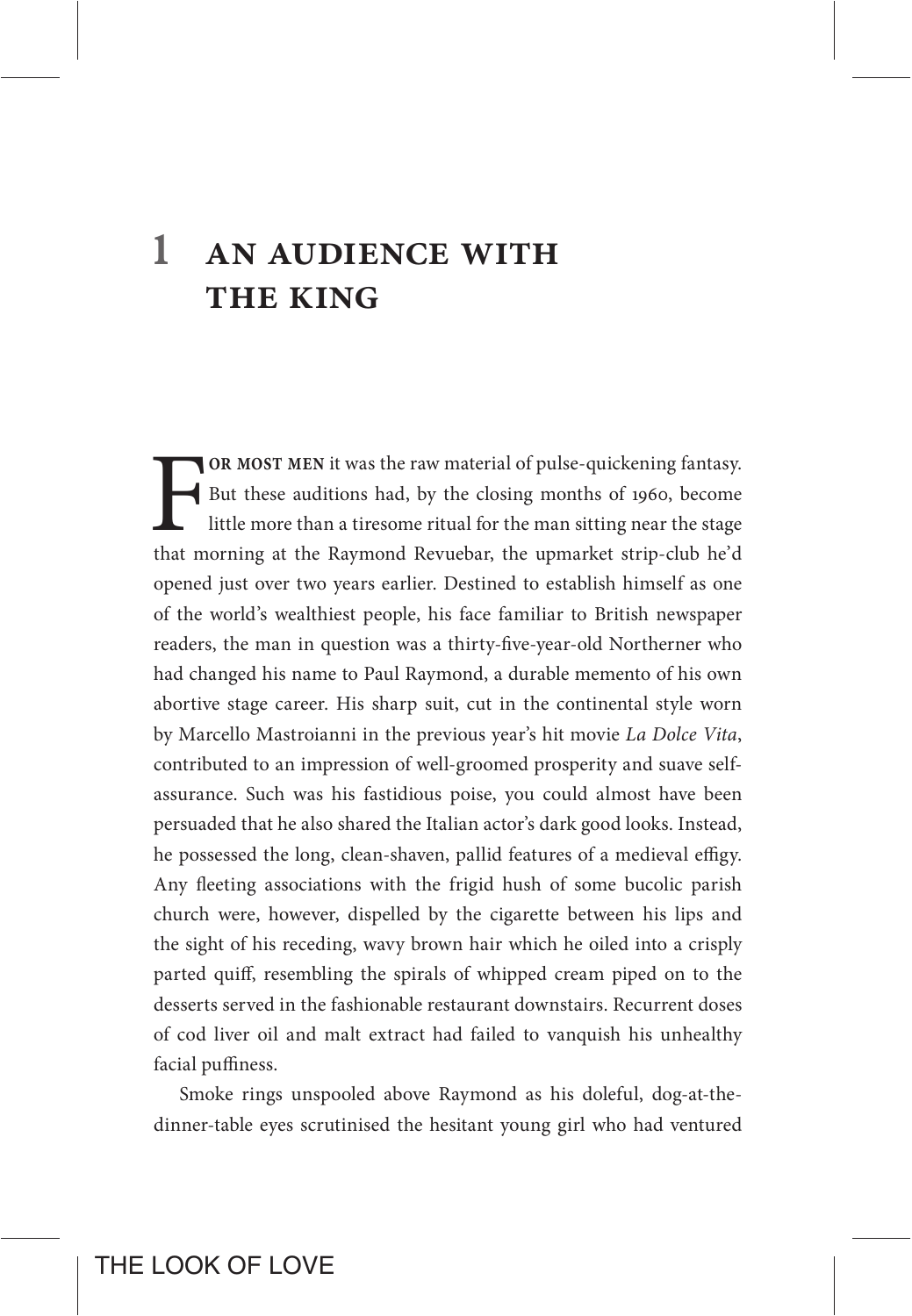onto the otherwise empty stage. It extended fifteen feet into the terraced auditorium, around which tables and chairs had been arranged. Those seats would soon be filled by the usual attentive, smartly dressed crowd: film producers, businessmen, aristocrats, politicians, singers, gangsters, barristers and movie stars, quaffing overpriced drinks while they watched the show. At present the audience was sparse, just the inevitable technicians, plus Raymond and the journalist who had come to interview him about his controversial club.

Raymond had grown accustomed to encounters with the press. His latest interviewer was Ernest Dudley, courteous, fruity voiced and almost two decades his senior, though the age gap seemed greater because Raymond shaved off a few years whenever journalists asked how old he was. Until recently, Dudley had enjoyed nationwide fame as a BBC radio presenter. Nowadays he concentrated on working as a novelist and screenwriter. In between, he'd picked up a commission from *Today* – a popular weekly news magazine – to write a three-part feature about Raymond.

Had Dudley requested a press clippings file on his interviewee, he'd have been presented with a sheaf of yellowed articles from national newspapers. These bestowed on Raymond a range of flippant titles, including 'Mr Striptease' and 'the King of the Keyhole Shows', the latter rendered doubly pertinent because Raymond claimed to have obtained his first sight of naked female flesh by peering through a keyhole. The object of King Paul's bug-eyed scrutiny was one of his unsuspecting aunts, gingerly lowering herself into her bath.

Flavoured with disdain, the newspaper cuttings portrayed Raymond as a stereotypical wide-boy. But Dudley's interviewee bore no resemblance to the brash and sleazy profiteer who emerged from so many of these. Contrary to the stereotype, Raymond had manners as immaculate and formal as his custom-made suits. He had a gruff, carefully modulated voice with a slight stammer that hinted at vulnerability, only a trace of a Liverpool accent discernible in his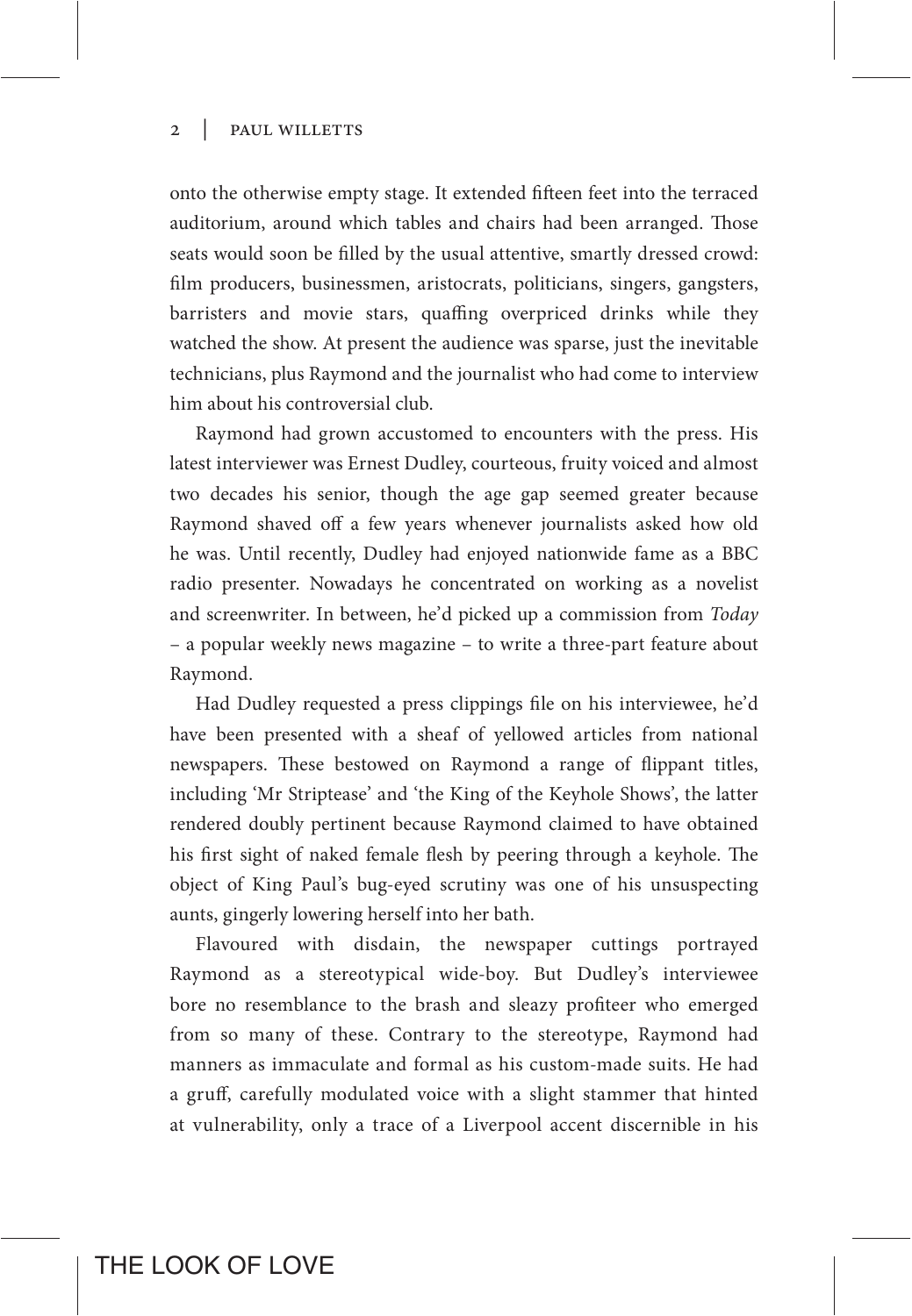nasal, constricted delivery. He had a temperament that was phlegmatic, guarded, watchful, initially even a little shy and abrupt with strangers, his old-fashioned decorum prone to be misinterpreted as coldness. And he had practised charm with which he kept journalists at a distance while purveying an illusion of intimacy, of privileged access. He'd woo them with his self-deprecation, his bracing, ostensibly guileless candour, his ample stock of dryly humorous stories about his rackety past, stories garnished by a catchy laugh redolent of a misfiring lawnmower. Mouth realigning itself into a contagious half-smile, cigarette waved with a theatrical flourish, he'd say, 'I've never had a good write-up and I don't expect yours to be the first.'

It was part of a repertoire of lines Raymond trotted out during interviews, his delivery displaying all the brisk confidence of a former top-of-the-bill performer in provincial variety shows.

'I have read parts of a book, but never an entire book,' he delighted in telling reporters. 'Maybe I attempted to read the *wrong* sort of book.' Sometimes he'd justify this tone of gleefully mischievous philistinism by adding, 'Reading could destroy my instinct for what's popular. The average man doesn't read books. And *I* understand the mass trade. I believe I have the touch that the ordinary man in the street wants.'

On other occasions he'd strike a rare note of self-congratulation by gesturing to his luxurious surroundings and saying, 'Not bad for a lad who arrived from Liverpool with five bob in his pocket...'

Questions about the future of his lucrative, red-plush-adorned realm elicited the pronouncement, 'There'll always be sex – always, always, always.'

Forced to defend the nature of his business, he'd dispense another of his old favourites: 'It's simply that a normal, healthy chap likes to see a pretty girl without any clothes on.'

Raymond's routine captivated his current interviewer, who was fascinated by the contradictions of his personality, by what Dudley later described as 'his breathless audacity'. The first instalment of the eventual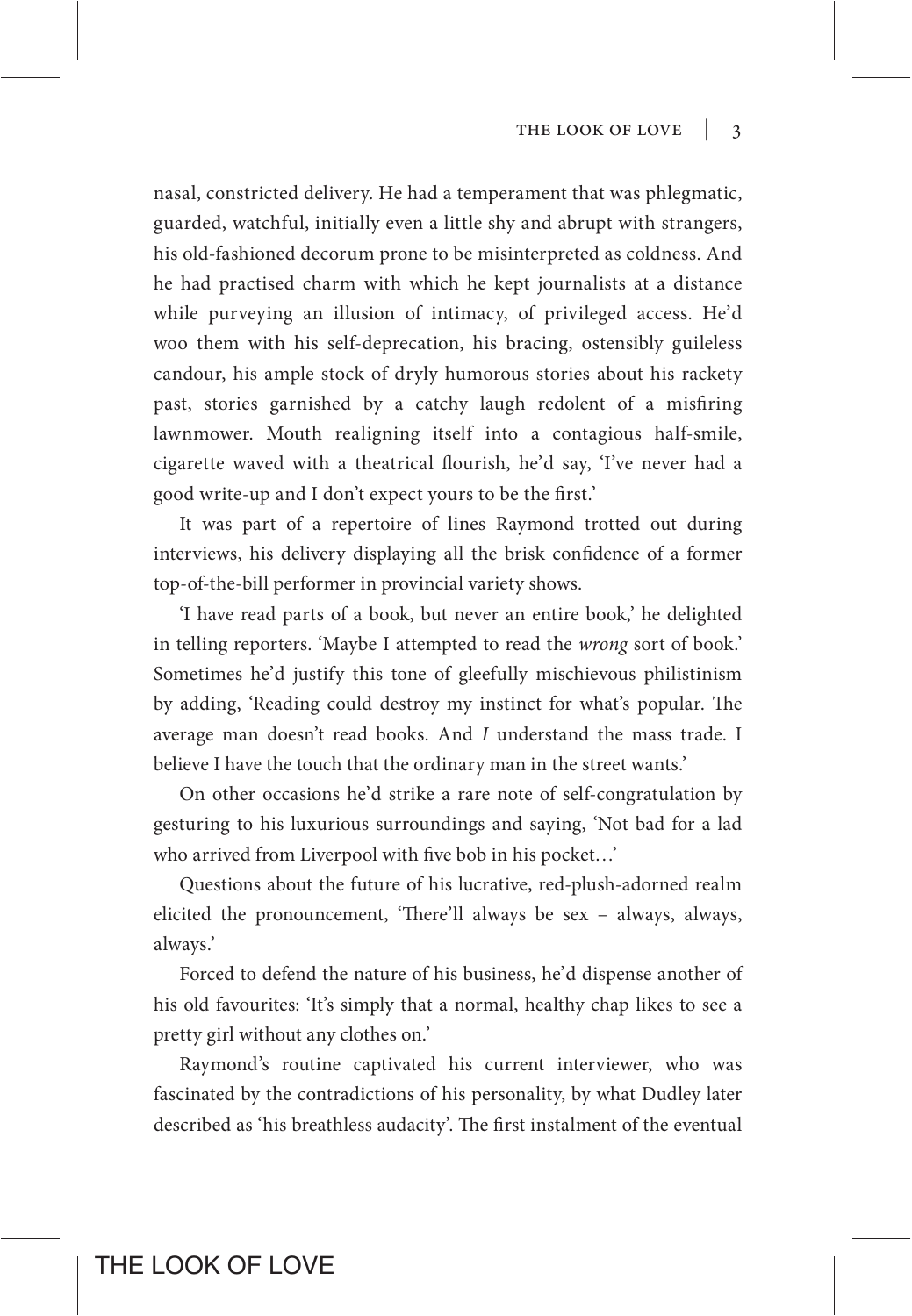feature series would pose the question 'Is his sort of entertainment harmless or a moral menace?' To counter the predictable accusations of immorality, Raymond – or maybe his publicist – fed Dudley a line about him being a devout Roman Catholic, spiritually at ease despite the apparent incompatibility between his religious faith and his chosen career.

Quizzed about the titillating contents of his newest show, which featured a naked woman dancing with a boa constrictor, Raymond shrugged his well-padded shoulders and said, 'But what harm can there be in showing beautiful girls in interesting acts? Everything is clean, wholesome and above board.'

Right then, Dudley was studying Raymond as intently as Raymond was studying the girl he was about to audition. Regular letters from girls like her arrived at the Revuebar: girls who fancied reinventing themselves as gypsy seductresses, Nordic goddesses or South American sexpots, girls from any social class, their letters enclosing a snapshot more often than not taken by an obliging boyfriend or brother on some windswept British beach. Frequently, Raymond's wife Jean – responsible for choreographing and producing the shows as well as designing the costumes–would attend the subsequent auditions and rehearsals with their four-year-old daughter Debbie, who'd throw tantrums unless Jean brought her along.

Since his wife wasn't there to help him reach a verdict on the current would-be recruit, Raymond had to rely on his own judgement. Not that he lacked belief in his ability to select the appropriate candidates. He told people that he always looked at a stripper's face first because that's 'what makes everything come alive on a girl's body'. The attributes of a perfect stripper had, he believed, the immutable authority of Old Testament scripture. Call them the Four Commandments. Thou shalt be between eighteen and thirty years old. Thou shalt be five feet eight inches tall. Thou shalt weigh nine stone. And thou shalt not have excessively large breasts, the preferred dimensions being between thirty-six and thirty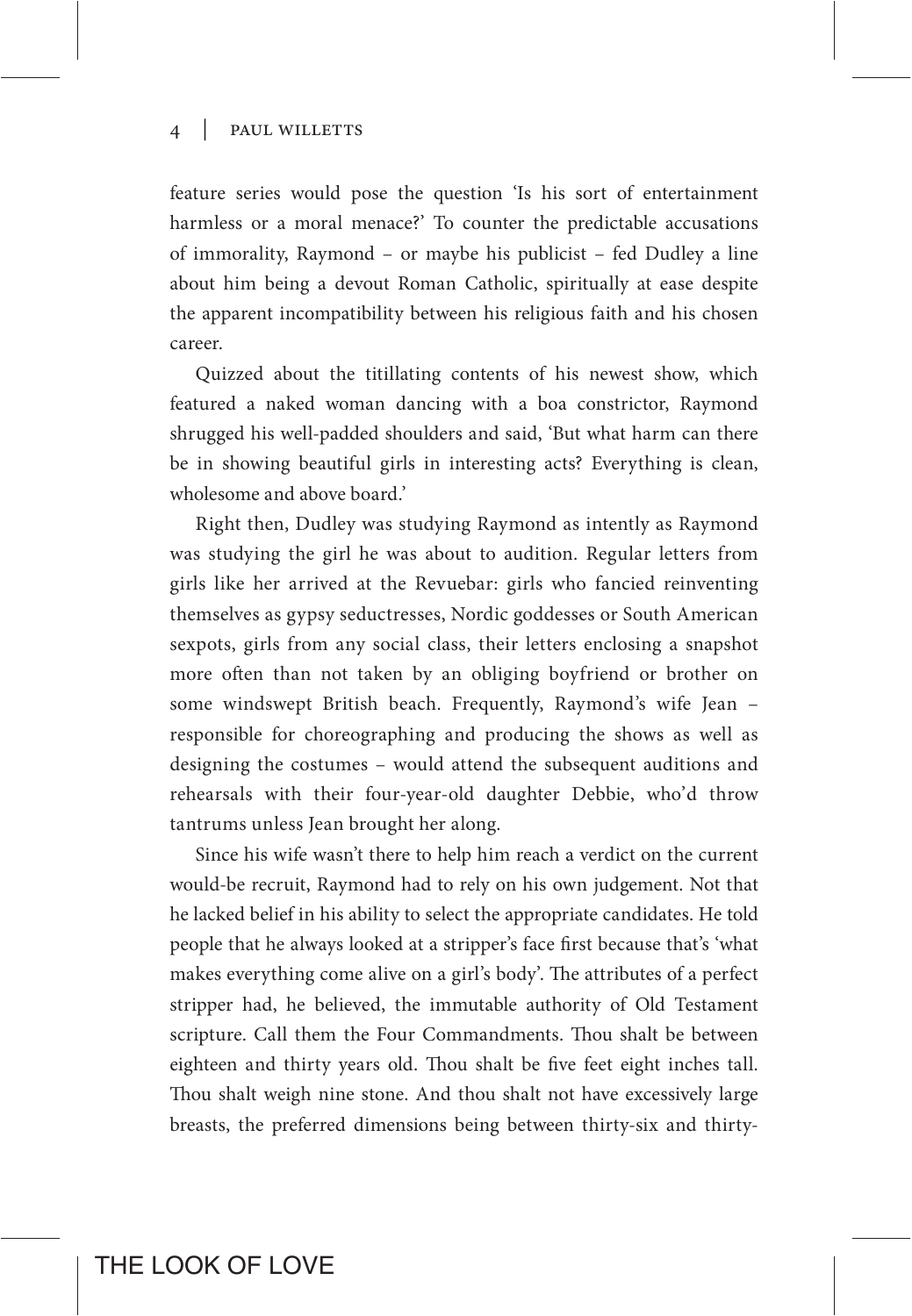eight inches. If they were bigger than that, he reasoned they'd be too floppy. Perhaps as a legacy of his strict upbringing, Catholic dogma mingling with middle-class squeamishness, Raymond was in those days reluctant to refer to them as 'breasts', let alone 'tits', 'bazookas' or any such lustful epithets. Betraying a streak of prudishness that Dudley found anomalous in a strip-club owner, Raymond insisted on calling them 'busts' or 'bosoms'.

His regal position within the club gave him the mandate for expressing absurd generalisations about the girls he auditioned. 'Very pretty girls', he was fond of declaring, 'often have bad figures, but girls with attractive figures invariably have pretty faces.'

In a reflection of changing fashion and his own changing tastes, what he defined as a pretty face and an attractive figure were remote from their equivalents thirty years later. Back in 1960, these paradigms of feminine allure could have subtly rounded stomachs, broad hips, pasty complexions, asymmetrical breasts and arms that didn't appear as if they were equipped to bench-press 100 lb. weights

Whenever Raymond scheduled auditions, he liked to claim that he wasn't just looking for the obvious attributes. No, he was looking for girls who were unselfconscious and capable of walking gracefully. As a rule, performers with at least a smidgen of showbusiness experience were favoured because he thought they lacked any offputting coyness. He said he was keen to recruit girls from what he termed 'good homes', girls from the quieter suburbs who, he felt, made the best strippers. He also said he wasn't, unlike some of his European colleagues, trying to find girls who derived a sexual thrill from what they did. His shows, he insisted, had nothing to do with sex. They were just 'two hours of refined, family-style entertainment'.

Eager to impress her potential employer, the girl currently onstage was wearing an unseasonal summer dress and a bit too much makeup, designed to give her the appearance of someone older, more sophisticated. Far from achieving the desired effect, the make-up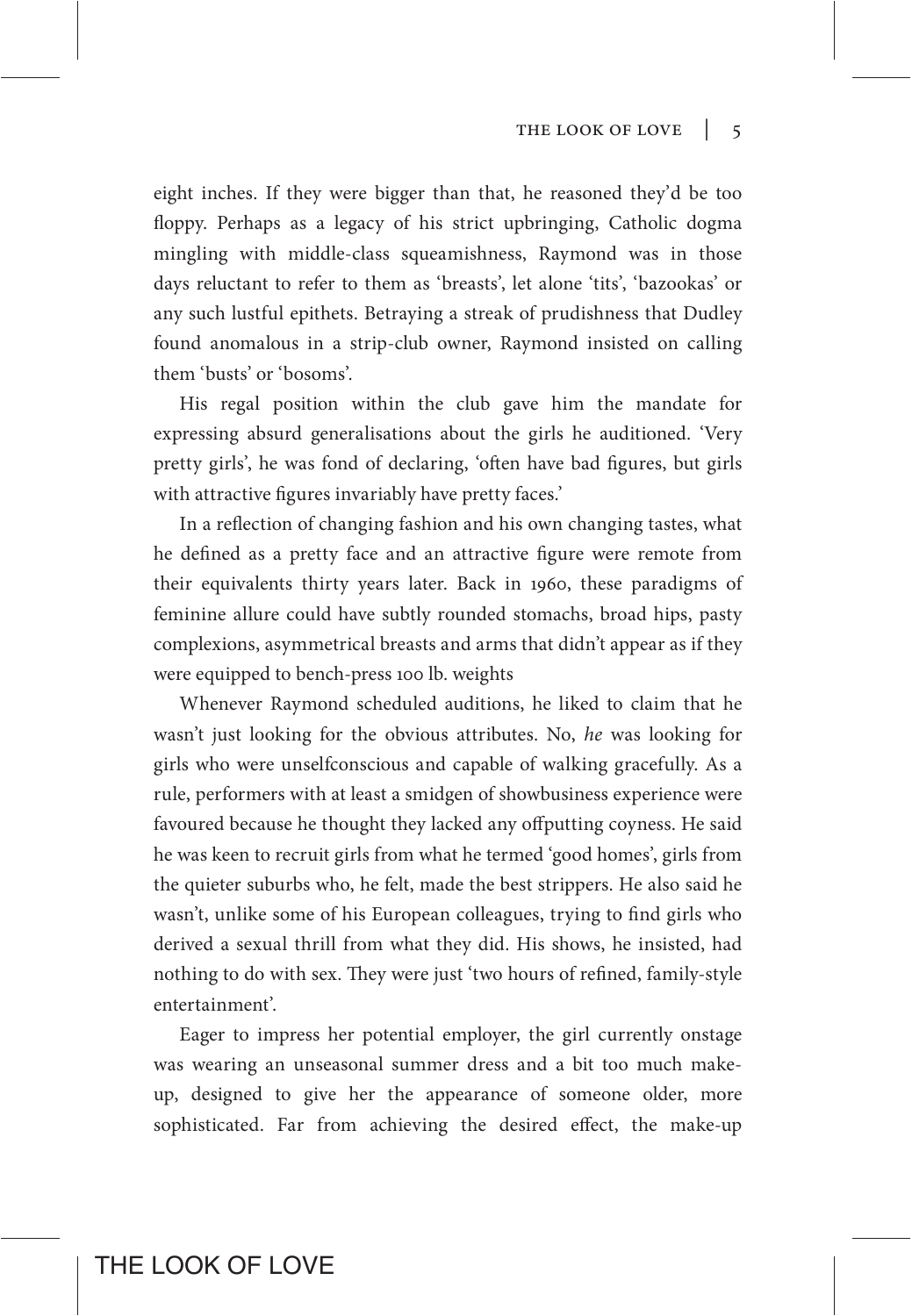emphasised her callowness. You could tell she'd never been auditioned before. Nor had she, in all likelihood, previously set foot inside the Revuebar or any other strip-club.

She flashed a nervous, ingratiating smile at Raymond. He responded with a slight nod.

The girl glanced into the wings, as if seeking further instructions. Then she peeled off her dress. Now wearing nothing but her bra, panties and slip-on shoes, she stood awkwardly beneath a proscenium arch embellished by Raymond's gilded, cursive monogram.

Another uncomfortable pause ensued before she swivelled round and paraded in front of both Raymond and his interviewer. She could have done with some music to lend her movements rhythm. Ordinarily, a three-piece band accompanied the performers. In the band's absence, noises from the surrounding central London streets tended to leak into the theatre: shouts, wolf-whistles, the hum of cars and lorries, the angry insectoid buzz of scooters.

Under Raymond's direction, the girl was soon mincing round the stage and striking the requisite poses, shedding her initial reticence more slowly than her dress. Next time she met his genial, non-committal gaze, her expression had acquired a new-found coquettishness.

Speaking softly, he asked her to take off her remaining clothes. As she followed his instructions, he watched with the detachment of an antique dealer appraising a piece of china. Almost a decade in the skindustry had left Raymond blasé about female nudity. For him, this wasn't about ogling pretty young girls. It was about his abiding obsession – not sex, but *money*. It was about business, about profit and loss, about contributing to the cost of his next Bentley, his Savile Row suits, his daughter's school fees, his wife's haute couture outfits.

'Believe me, I get no special kick out of the job I do,' he assured Dudley. 'To the girls, I am no more than a doctor examining his patients.'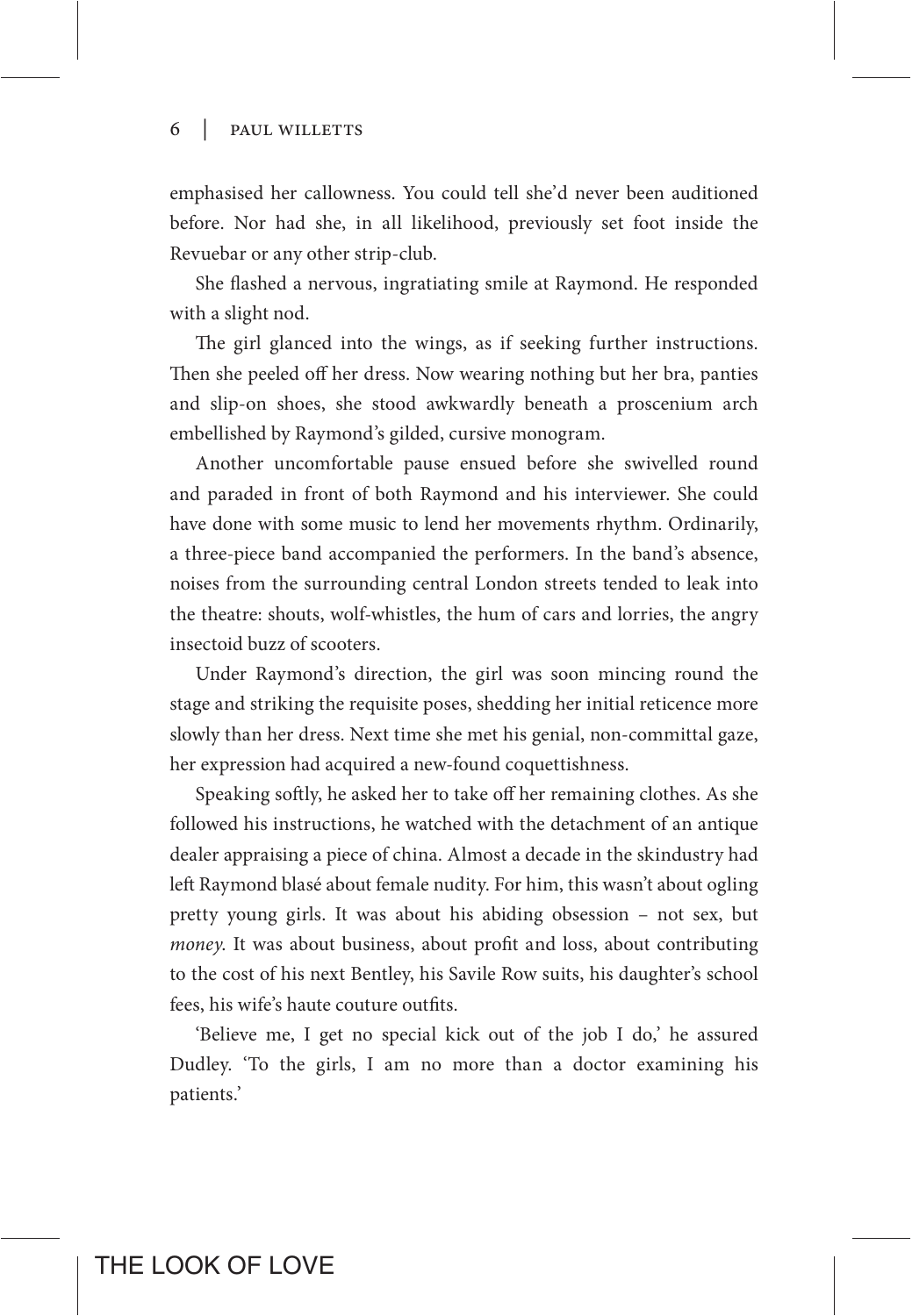### **2 Educating Geoffrey**

**AYMOND OFTEN DESCRIBED** himself as a self-made man. Infused with an undercurrent of immodesty, it led many people who met him during the 1960s to assume he was part of the influx of predominantly northern working-class ta with an undercurrent of immodesty, it led many people who met him during the 1960s to assume he was part of the influx of predominantly northern working-class talent energising the London art and show business scene and pushing at the boundaries of what was deemed acceptable. His well-advertised past as an itinerant market stallholder and variety artiste, together with the vestiges of a North Country accent, conspired to reinforce that misapprehension. Here was someone whose name appeared to belong in a roll-call spanning actors, writers, fashion designers, photographers, musicians and painters, among them Michael Caine, David Hockney, Ossie Clarke, Joe Orton and John Lennon. If pressed on the subject, however, Raymond would admit to being *middle* class, yet that label conceals as much as it reveals.

He was the second child of socially and temperamentally mismatched parents. His gregarious, roistering father Francis - known as Frank -Joseph had grown up in godless poverty amid the slums of the West Derby area of Liverpool. And Raymond's paternal grandfather had worked on the city's docks during the nineteenth century, where he installed rigging on sailing ships. Defying the handicaps of this impecunious background, the future strip-club maestro's father had ended up running his own Liverpool-based 'forwarding agency' – what would now be called a haulage company. In 1921, aged twenty-six, Frank Joseph married a middle-class girl named Maud McKeown. Prior to their marriage, she'd been living with her Irish-born parents and her nine well-educated siblings, two of whom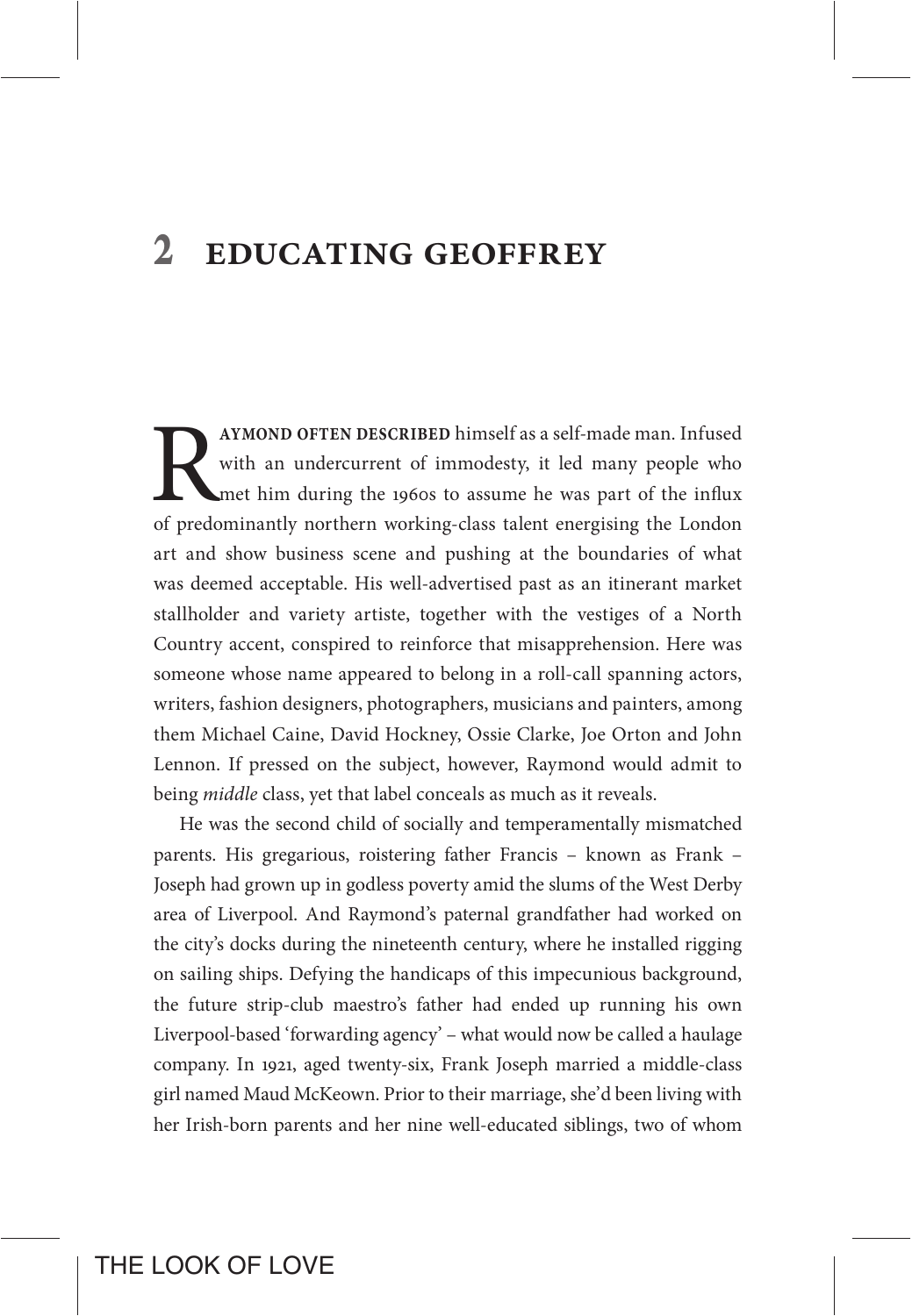were schoolteachers. Maud had grown up in a spacious house in nearby Toxteth, a district far removed from its 1980s incarnation as a symbol of urban decay. The rigidly stratified class system of the period meant that her elderly father, who had, by his retirement, achieved the exalted rank of superintendent in the Liverpool Constabulary, was unlikely to have welcomed her choice of husband. There was also the contentious matter of religion, the McKeowns being such staunch Roman Catholics that Maud's brother, Charles, had become a Jesuit priest.

Probably as a way of appeasing his in-laws, Frank Joseph agreed to let his children be brought up as Catholics and to change his palpably Jewish surname. Duplicating the middle name of another of Maud's brothers, Felix Quinn McKeown, he became Frank Quinn, ersatz Gentile. He and Maud liked his new name enough to bestow it on the son she bore him during the winter of 1923.

In view of Maud's unstinting religiosity, which surely extended to a horror of contraception, her relationship with her husband can't have been a great sexual success, otherwise there wouldn't have been such a gap between the birth of Frank Quinn, Jr and her next pregnancy. On Sunday, 15 November 1925 their second child was, along with a high proportion of children at that time, born at home. Maud's labour must have been accompanied by the echoey noise of tannoy announcements from the railway station not far beyond the end of their small back garden. The scene of his birth was 'Brentwood', a large semi-detached house at 20 Rathmore Avenue. His family's home formed part of a new development, set in the grassy, tree-dotted south Liverpool suburb of Mossley Hill, byword for prim respectability.

Like his father, whose reputation as a boozy womaniser he'd inherit, Raymond didn't begin life with the name by which he came to be known. He was, instead, baptised Geoffrey Anthony Quinn - a name better suited to a Whitehall mandarin than a nightclub owner.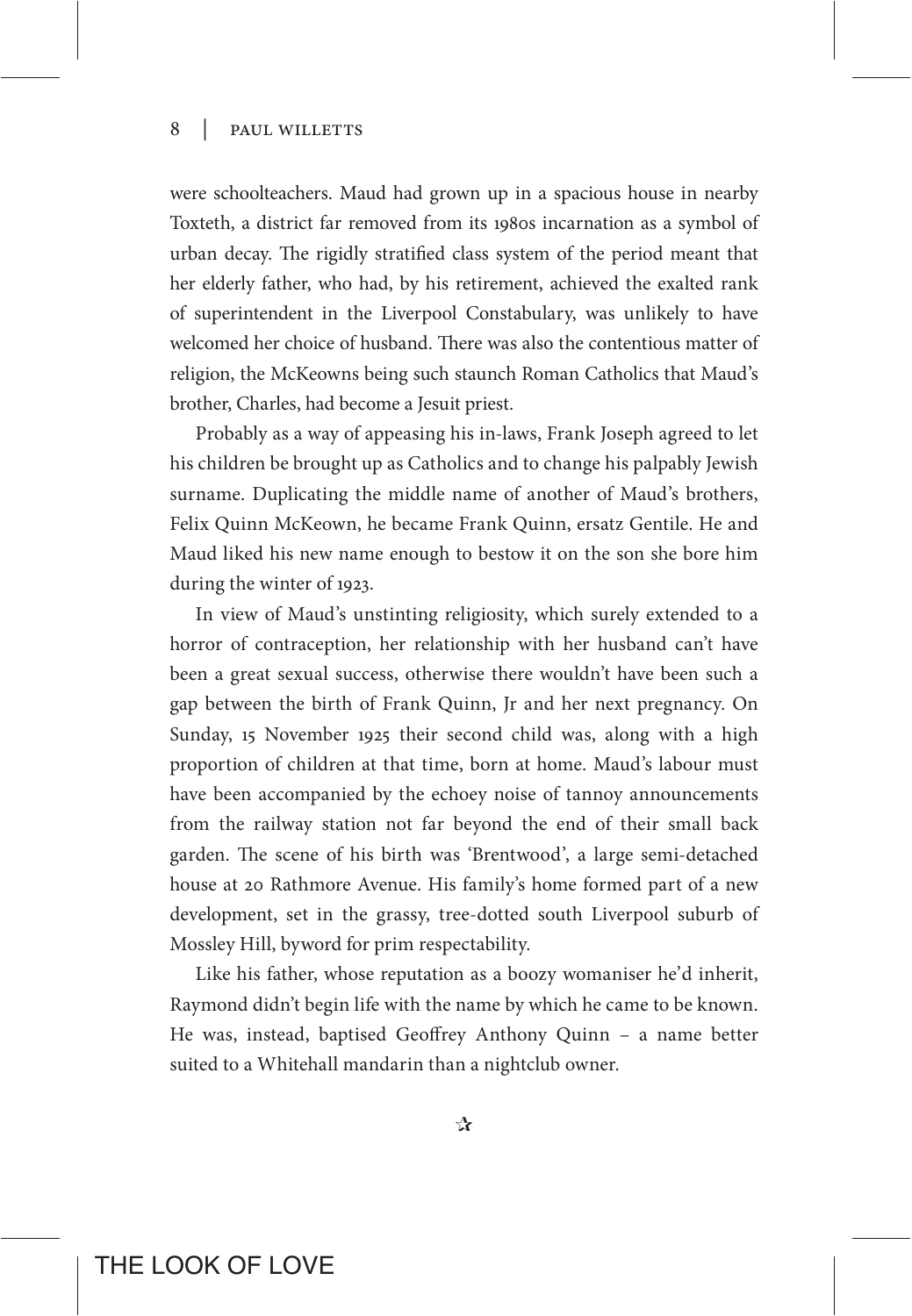His mother was a reproachful woman of puritanical thrift and severity, reflected in one of her favourite maxims – 'Much wants more...' This frugality encompassed both the material and emotional worlds. Perpetuating the aloof style of parenting favoured by so many middleclass parents during the nineteenth century, the era of her birth, she avoided physical contact with her children. Public displays of affection were, in any event, something she regarded as 'common'. She was, according to her second child, 'a terrible snob'. Lest it reflect badly on her, she wouldn't even permit her husband to bring copies of the downmarket *News of the World* home from work.

Statues of the Virgin Mary were distributed round their house, presenting an inescapable reminder of her oppressive piety. She's likely to have been behind the decision to send Geoffrey - and presumably his elder brother Frank as well – to a local fee-paying infant school, run by the Notre Dame order of nuns. Geoffrey would remember the experience with great fondness. He said they taught him to be 'polite and forgiving'. While he seldom forgot their lessons in politeness, he had trouble with the concept of forgiveness, his natural inclinations being closer to the vengeful eye-for-an-eye creed of the Old Testament.

Two years before completing his primary schooling, he acquired a younger brother named Philip, the arrival of whom in 1931 appears to have accelerated the dissolution of his parents' marriage. His father moved out of the house on Rathmore Avenue soon afterwards, leaving his mother in what was, during the early 1930s, the rare and socially awkward position of being a single parent. Nonetheless she refused to divorce her husband because that contravened the teachings of Catholicism.

Geoffrey's aunts on his mother's side of the family – Sarah, Winifrid, Josephine, Mary and Catherina – did their best to make up for the absence of his father, their ubiquity teaching him to feel comfortable around women. The support from the McKeown family may also have been financial.

He and his elder brother were told to respond to enquiries about their